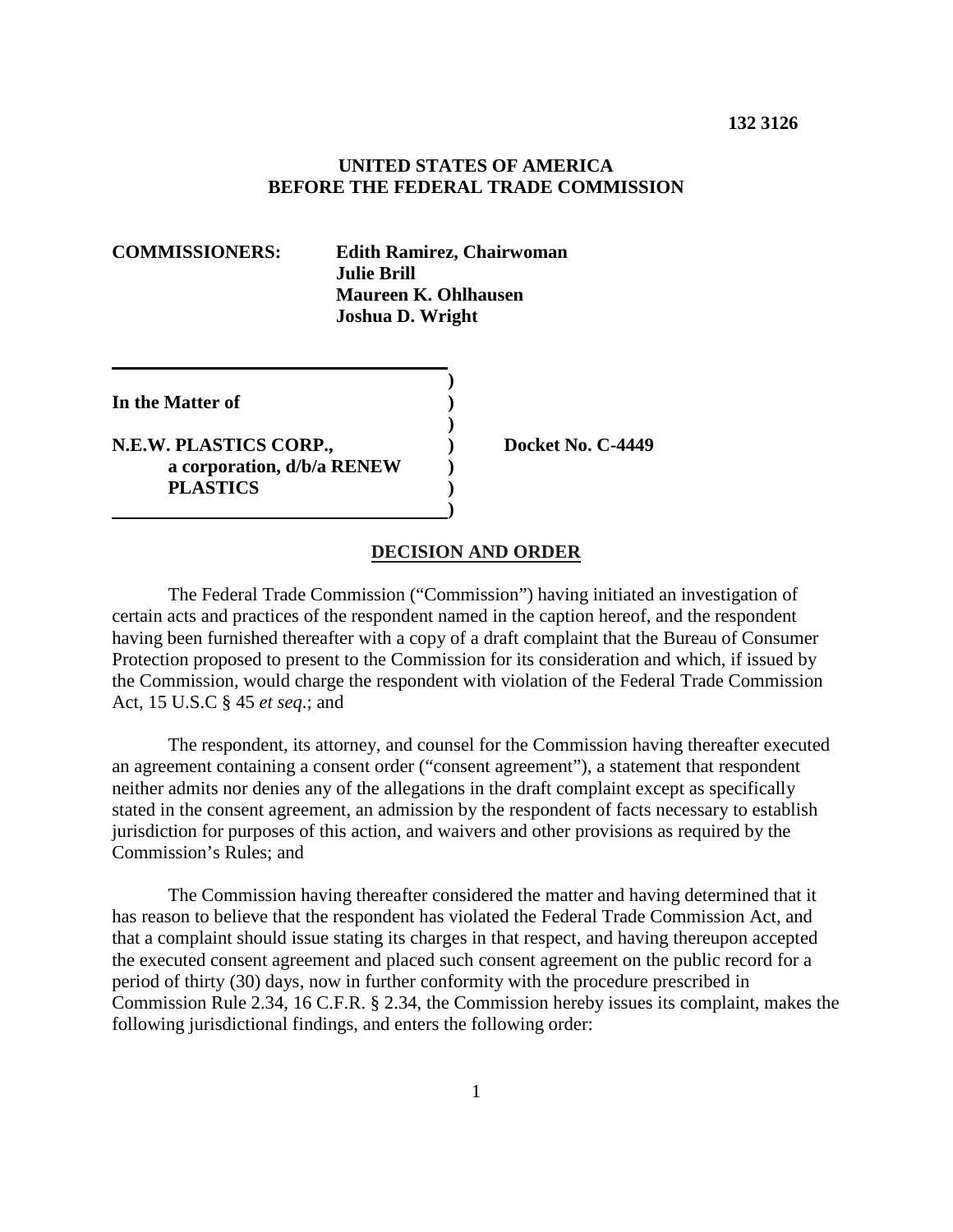1. Respondent N.E.W. Plastics Corp., also doing business as Renew Plastics, is a Wisconsin corporation with its principal office or place of business at 112 Fourth Street, Luxemburg, Wisconsin 54217.

2. The Commission has jurisdiction of the subject matter of this proceeding and of the respondent, and the proceeding is in the public interest.

# **ORDER**

#### **DEFINITIONS**

For purposes of this order, the following definitions shall apply:

- 1. "Clearly and prominently" means:
	- A. In print communications, the disclosure shall be presented in a manner that stands out from the accompanying text, so that it is sufficiently prominent, because of its type size, contrast, location, or other characteristics, for an ordinary consumer to notice, read and comprehend it;
	- B. In communications made through an electronic medium (such as television, video, radio, and interactive media such as the Internet, online services, and software), the disclosure shall be presented simultaneously in both the audio and visual portions of the communication. In any communication presented solely through visual or audio means, the disclosure shall be made through the same means through which the communication is presented. In any communication disseminated by means of an interactive electronic medium such as software, the Internet, or online services, the disclosure must be unavoidable. Any audio disclosure shall be delivered in a volume and cadence sufficient for an ordinary consumer to hear and comprehend it. Any visual disclosure shall be presented in a manner that stands out in the context in which it is presented, so that it is sufficiently prominent, due to its size and shade, contrast to the background against which it appears, the length of time it appears on the screen, and its location, for an ordinary consumer to notice, read and comprehend it; and
	- C. Regardless of the medium used to disseminate it, the disclosure shall be in understandable language and syntax. Nothing contrary to, inconsistent with, or in mitigation of the disclosure shall be used in any communication.
- 2. "Close proximity" means on the same print page, web page, online service page, or other electronic page, and proximate to the triggering representation, and not accessed or displayed through hyperlinks, pop-ups, interstitials, or other means.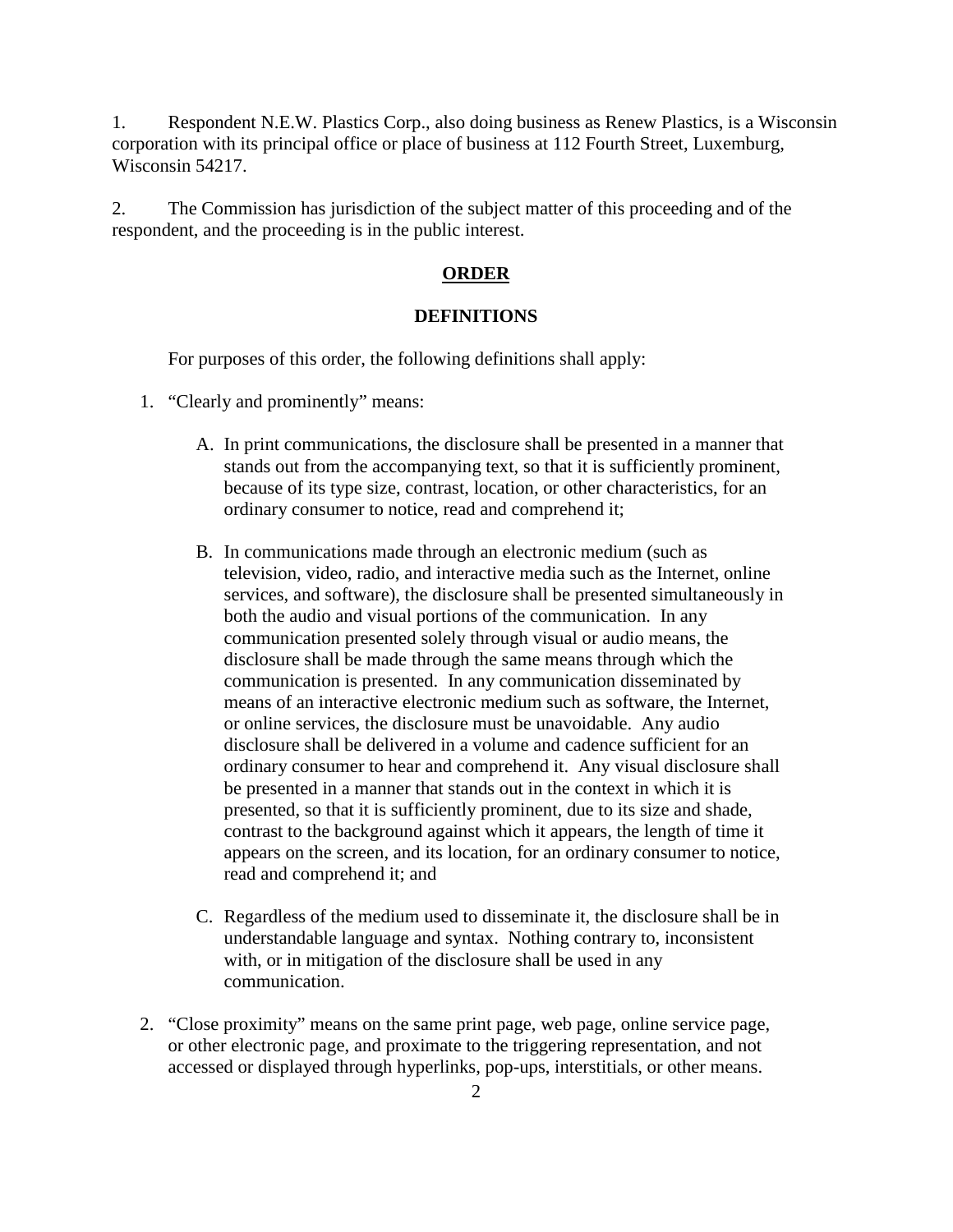- 3. "Commerce" means as defined in Section 4 of the Federal Trade Commission Act, 15 U.S.C. § 44.
- 4. "Competent and reliable scientific evidence" means tests, analyses, research, or studies that have been conducted and evaluated in an objective manner by qualified persons, that are generally accepted in the profession to yield accurate and reliable results, and that are sufficient in quality and quantity based on standards generally accepted in the relevant scientific fields, when considered in light of the entire body of relevant and reliable scientific evidence, to substantiate that a representation is true.
- 5. Unless otherwise specified, "respondent" means N.E.W. Plastics Corp., a corporation, and its successors and assigns.

# **I.**

**IT IS ORDERED** that respondent, its officers, agents, servants, employees, and attorneys, and all other persons in active concert or participation with any of them, who receive actual notice of this order, whether acting directly or indirectly, in connection with promoting or offering for sale any product or package, shall not make any representation, in any manner, expressly or by implication, about:

- A. The recycled content of any product or package;
- B. The post-consumer recycled content, such as milk jugs or detergent bottles, of any product or package; or
- C. The environmental benefit of any product or package;

unless such representation is true, not misleading, and, at the time it is made, respondent possesses and relies upon competent and reliable evidence that substantiates that the representation is true. If, in general, experts in the relevant scientific fields would conclude it is necessary, such evidence must be competent and reliable scientific evidence. For any representation that a product or package contains recycled content, such evidence must show that any recycled content in such product or package is composed of materials that have been recovered or otherwise diverted from the waste stream.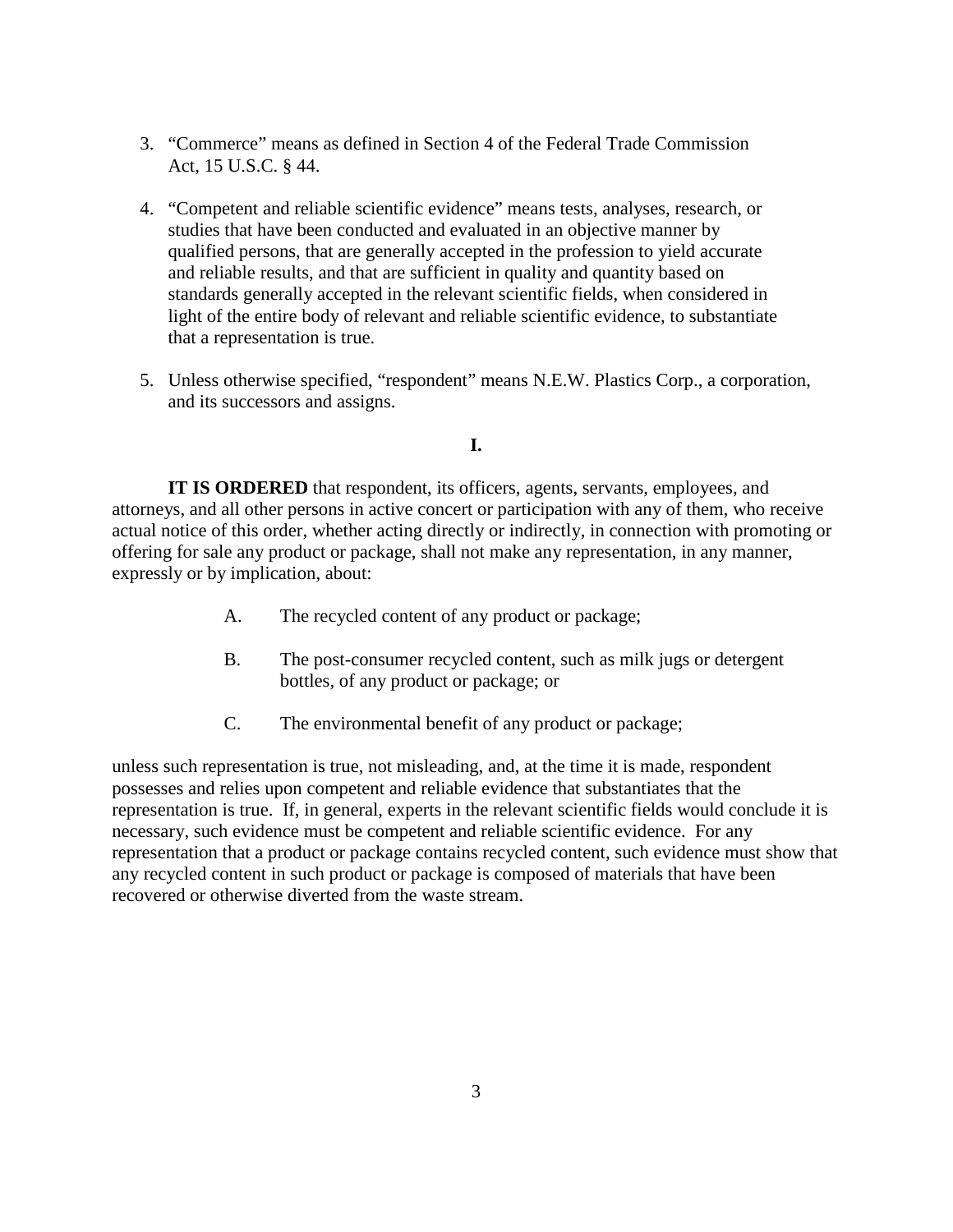**IT IS FURTHER ORDERED** that respondent, its officers, agents, servants, employees, and attorneys, and all other persons in active concert or participation with any of them, who receive actual notice of this order, whether acting directly or indirectly, in connection with promoting or offering for sale any product or package, shall not represent, in any manner, expressly or by implication, that any such product or package is recyclable, unless:

- A. The entire item, excluding minor incidental components, can be collected, separated, or otherwise recovered from the waste stream through an established recycling program for reuse or use in manufacturing or assembling another item;
- B. Recycling facilities that accept the item for recycling are available:
	- 1. to a substantial majority (at least sixty (60) percent) of consumers or communities where the item is sold; or
	- 2. to less than a substantial majority (at least sixty (60) percent) of consumers or communities where the item is sold and respondent discloses, clearly and prominently and in close proximity to the representation, the limited availability of recycling for the item and the extent to which it is limited, such as by disclosing the percentage of consumers or communities that have access to facilities that recycle such item;

and such representation is true, not misleading, and, at the time it is made, respondent possesses and relies upon competent and reliable evidence that substantiates that the representation is true. If, in general, experts in the relevant scientific fields would conclude it is necessary, such evidence must be competent and reliable scientific evidence.

*Provided*, if respondent, its officers, agents, servants, employees, and attorneys, and all other persons in active concert or participation with any of them, who receive actual notice of this order, whether acting directly or indirectly, in connection with promoting or offering for sale any product or package that is partially recyclable, represents that such product or package is recyclable, respondent must disclose, clearly and prominently and in close proximity to the representation, the part or portion of the product or package that is recyclable.

# **III.**

**IT IS FURTHER ORDERED** that respondent, its officers, agents, servants, employees, and attorneys, and all other persons in active concert or participation with any of them, who receive actual notice of this order, whether acting directly or indirectly, in connection with promoting or offering for sale any good or service, shall not provide to others the means and instrumentalities with which to make, directly or indirectly, expressly or by implication,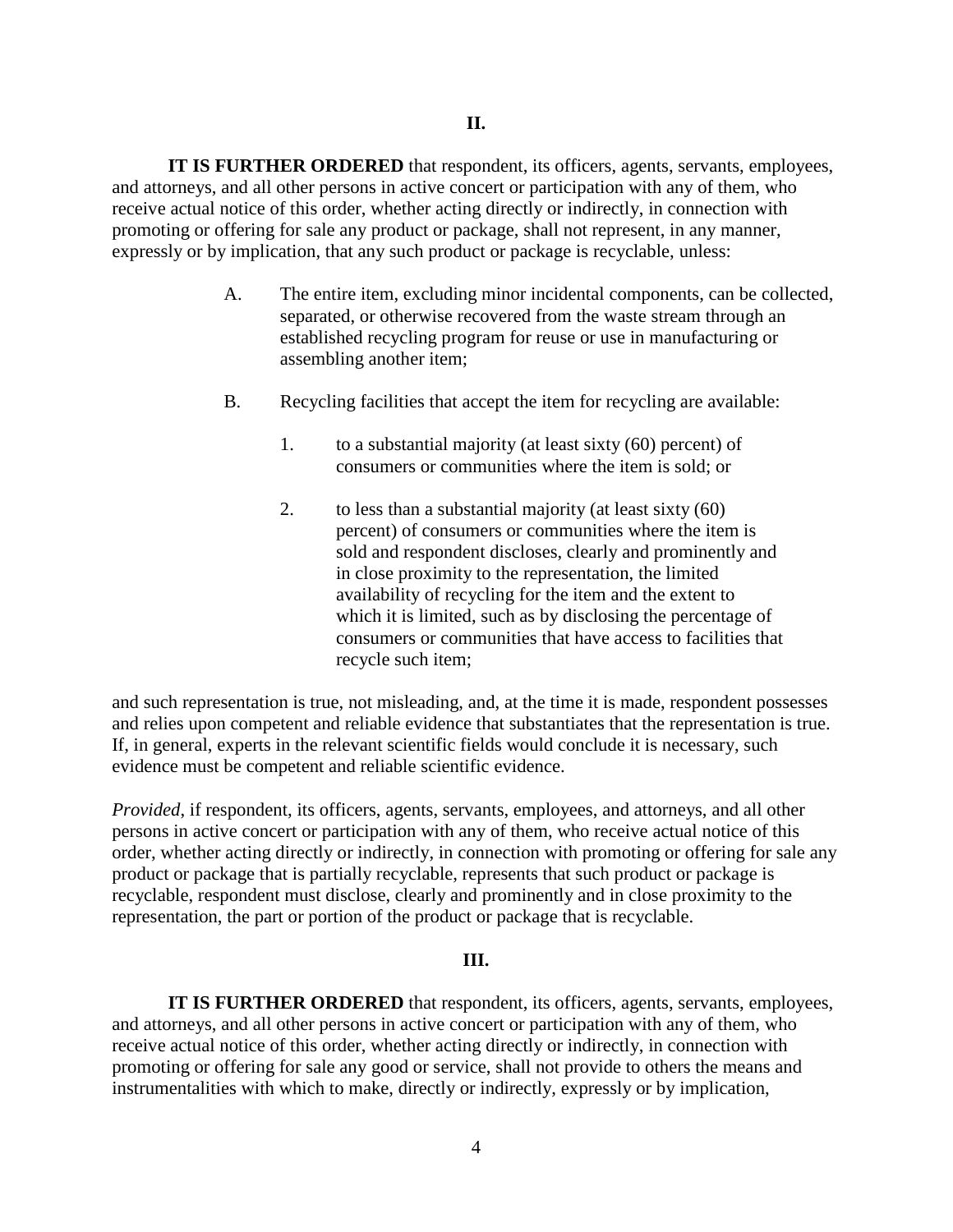including through the use of endorsements or trade names, any false, unsubstantiated, or otherwise misleading representation of material fact. For the purposes of this Part, "means and instrumentalities" means any information, including, but not necessarily limited to, any advertising, labeling, telemarketing scripts, or promotional, sales training, or purported substantiation materials, for use by trade customers in their marketing of any product or package, in or affecting commerce.

#### **IV.**

**IT IS FURTHER ORDERED** that respondent shall deliver as soon as practicable, but in no event later than thirty (30) days after the date of service of this order, an exact copy of the notice attached hereto as Attachment A, showing the date of delivery, to all of respondent's retailers and distributors, and all other entities to which respondent provided point-of-sale advertising for the products identified in Attachment A. The notice required by this paragraph shall not include any document or enclosures other than those referenced in the notice and may be sent to the principal place of business of each entity.

## **V.**

**IT IS FURTHER ORDERED** that respondent shall, for five (5) years after the last date of dissemination of any representation covered by this order, maintain and upon request make available to the Federal Trade Commission for inspection and copying:

- A. All advertisements and promotional materials containing the representation;
- B. All materials that were relied upon in disseminating the representation; and
- C. All tests, reports, studies, surveys, demonstrations, or other evidence in their possession or control that contradict, qualify, or call into question the representation, or the basis relied upon for the representation, including complaints and other communications with consumers or with governmental or consumer protection organizations.

#### **VI.**

**IT IS FURTHER ORDERED** that respondent shall deliver a copy of this order to all current and future principals, officers, directors, and managers, and to all current and future employees, agents, and representatives having responsibilities with respect to the subject matter of this order, and shall secure from each such person a signed and dated statement acknowledging receipt of the order. Respondent shall deliver this order to current personnel within thirty (30) days after the date of service of this order, and to future personnel within thirty (30) days after the person assumes such position or responsibilities. Respondent must maintain and upon request make available to the Federal Trade Commission for inspection and copying all acknowledgments of receipt of this order obtained pursuant to this Part.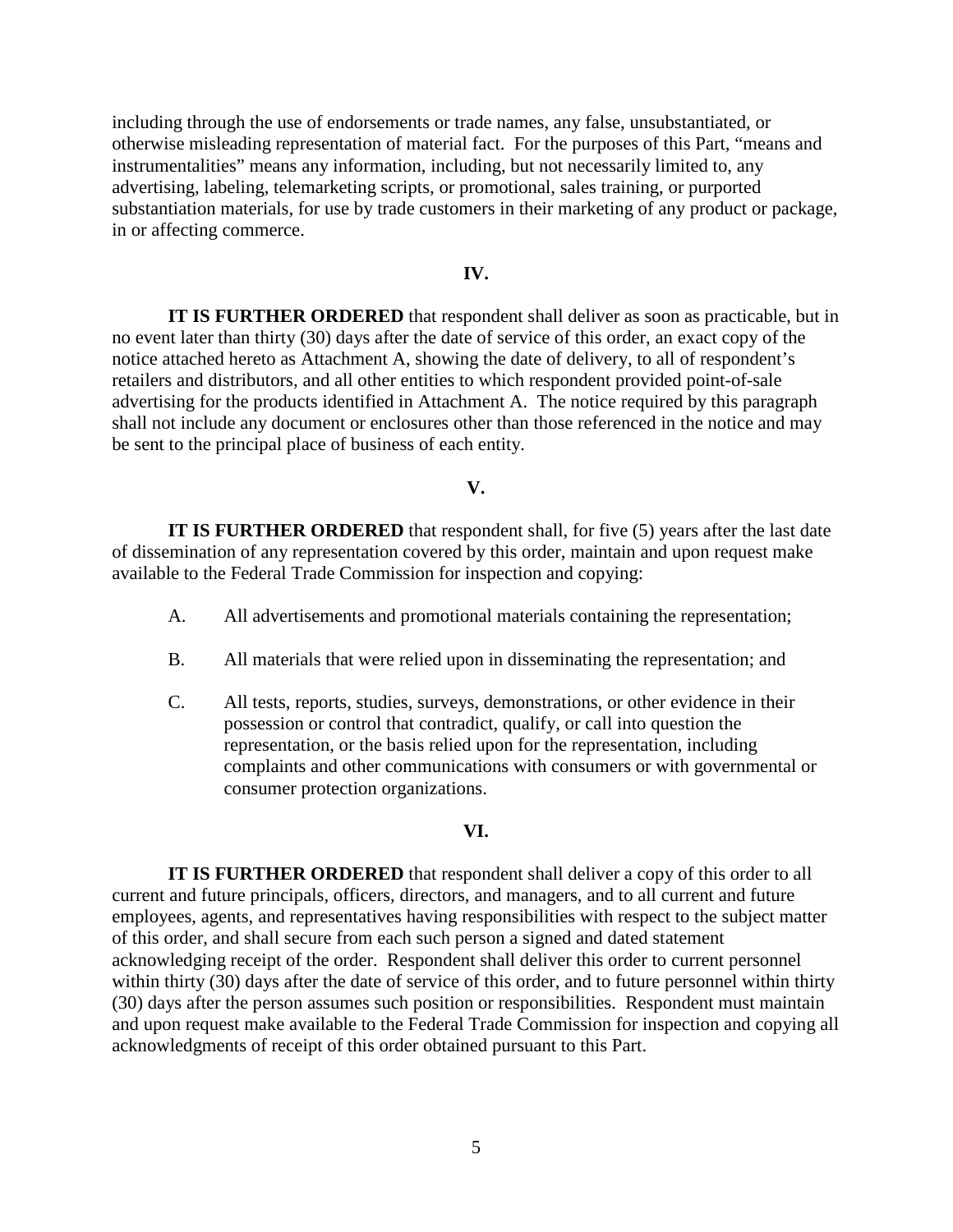**IT IS FURTHER ORDERED** that respondent shall notify the Commission at least thirty (30) days prior to any change in the corporation that may affect compliance obligations arising under this order, including but not limited to a dissolution, assignment, sale, merger, or other action that would result in the emergence of a successor corporation; the creation or dissolution of a subsidiary, parent, or affiliate that engages in any acts or practices subject to this order; the proposed filing of a bankruptcy petition; or a change in the corporate name or address. *Provided, however*, that, with respect to any proposed change in the corporation about which respondent learns less than thirty (30) days prior to the date such action is to take place, respondent shall notify the Commission as soon as is practicable after obtaining such knowledge. Unless otherwise directed by a representative of the Commission in writing, all notices required by this Part shall be emailed to Debrief@ftc.gov or sent by overnight courier (not the U.S. Postal Service) to: Associate Director for Enforcement, Bureau of Consumer Protection, Federal Trade Commission, 600 Pennsylvania Avenue NW, Washington, DC 20580. The subject line must begin: "N.E.W. Plastics Corp., File No. 132 3126, Docket No. C-4449."

## **VIII.**

**IT IS FURTHER ORDERED** that respondent, within sixty (60) days after the date of service of this order, shall file with the Commission a true and accurate report, in writing, setting forth in detail the manner and form in which respondent has complied with this order. Within ten (10) days of receipt of written notice from a representative of the Commission, respondent shall submit additional true and accurate written reports. Unless otherwise directed by a representative of the Commission in writing, all reports required by this Part shall also be emailed to Debrief@ftc.gov or sent by overnight courier (not the U.S. Postal Service) to: Associate Director for Enforcement, Bureau of Consumer Protection, Federal Trade Commission, 600 Pennsylvania Avenue NW, Washington, DC 20580. The subject line must begin: "N.E.W. Plastics Corp., File No. 132 3126, Docket No. C-4449."

## **IX.**

This order will terminate on April 3, 2034, or twenty (20) years from the most recent date that the United States or the Federal Trade Commission files a complaint (with or without an accompanying consent decree) in federal court alleging any violation of the order, whichever comes later; *provided, however*, that the filing of such a complaint will not affect the duration of:

- A. Any Part in this order that terminates in less than twenty (20) years;
- B. This order's application to any respondent that is not named as a defendant in such complaint; and
- C. This order if such complaint is filed after the order has terminated pursuant to this Part.